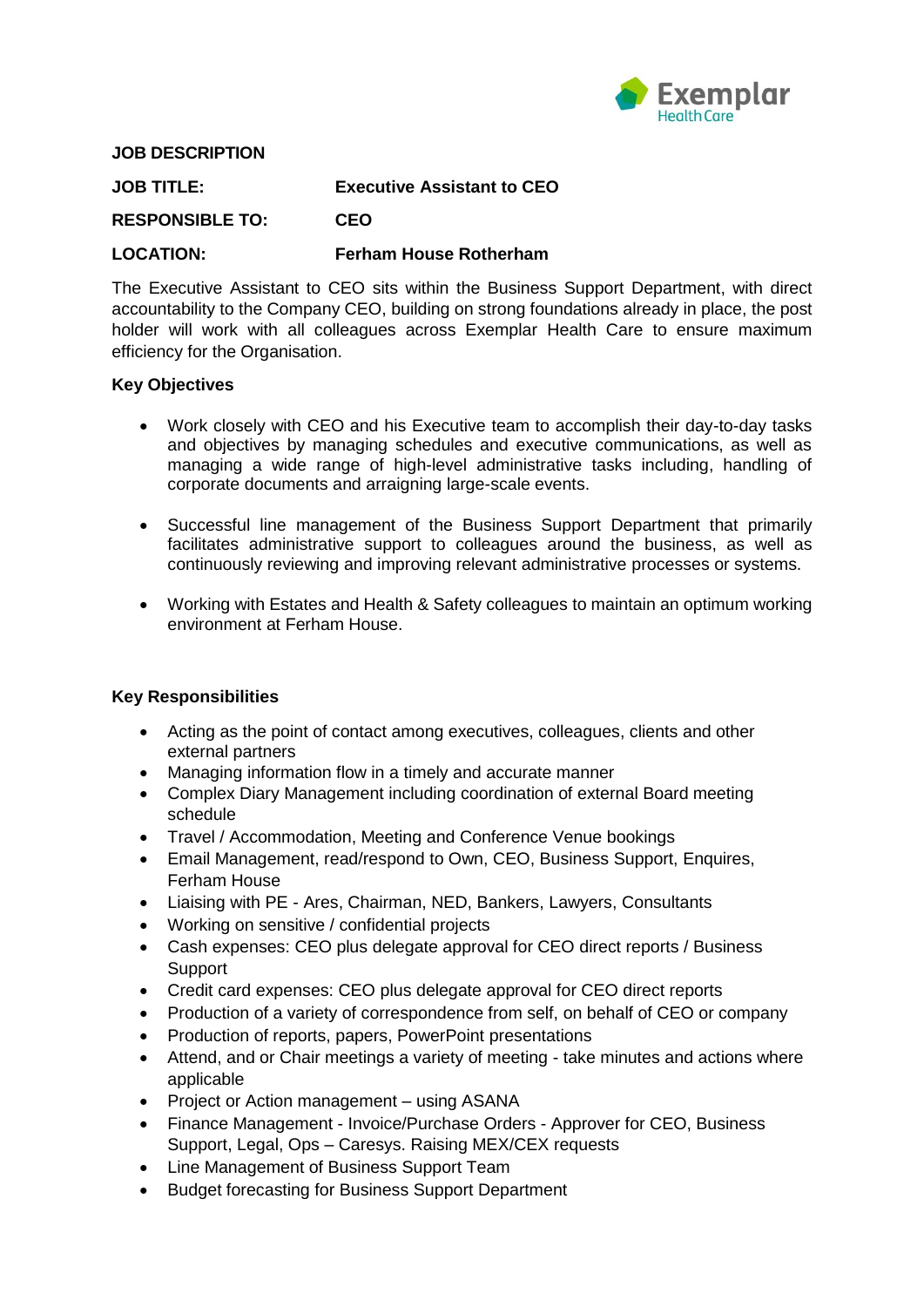

- Events Management internal and external, workshops, Board meetings, dinners, parties, conferences
- Ferham House Office Management from internal office moves, liaising with contractors, associated purchasing of any item required, coordination of general repairs and overseeing maintenance compliance / PAT testing, Fire Risk Assessment
- On-boarding of new Executive Team members
- Desk top research
- Source new suppliers, hotels, meeting venues, catering suppliers, etc
- Dealing with phone calls, internal staff queries, complaints
- H&S Responsibility for Central office including the management of Fire Wardens & First Aider
- Adhoc projects

# **Key Skills**

- Work experience as a C suite Executive Assistant, Personal Assistant or similar role
- Excellent MS Office knowledge
- Outstanding organisational and time management skills
- Ability to multitask and prioritise tasks
- Attention to detail
- Excellent verbal and written communication skills.
- Professionalism, discretion and confidentiality

# **Personal Attributes**

# **Professional, Confidential, Diplomatic, Optimistic, Adaptable and Approachable**

# **General**

All colleagues are required to undertake the following:

- Carry out other duties as will, from time to time, be directed
- Carry out all duties in a safe manner having regard for the health, safety and welfare of self, staff, service users and other persons within the home
- To make positive contributions to all internal and external quality and/or best practice measures/processes
- To fully comply at all times with the company policies and procedures and to take responsibility for own actions/inactions
- Undertake appropriate training and development to ensure statutory compliance and maintain appropriate professional registration
- To share and model the company values and expected behaviours at all times
- To act in accordance with workplace legislation/requirements including Health &
- Safety, Equality and Diversity and Data Protection
- Participate in appraisal and supervision processes within the statutory guidelines
- To participate in all employee engagement activities including team, departmental or other staff meetings as required and contribute to company staff survey
- In accordance with the Health & Social Care Act 2008, the post holder will actively participate in the prevention and control of infection within the capacity of their role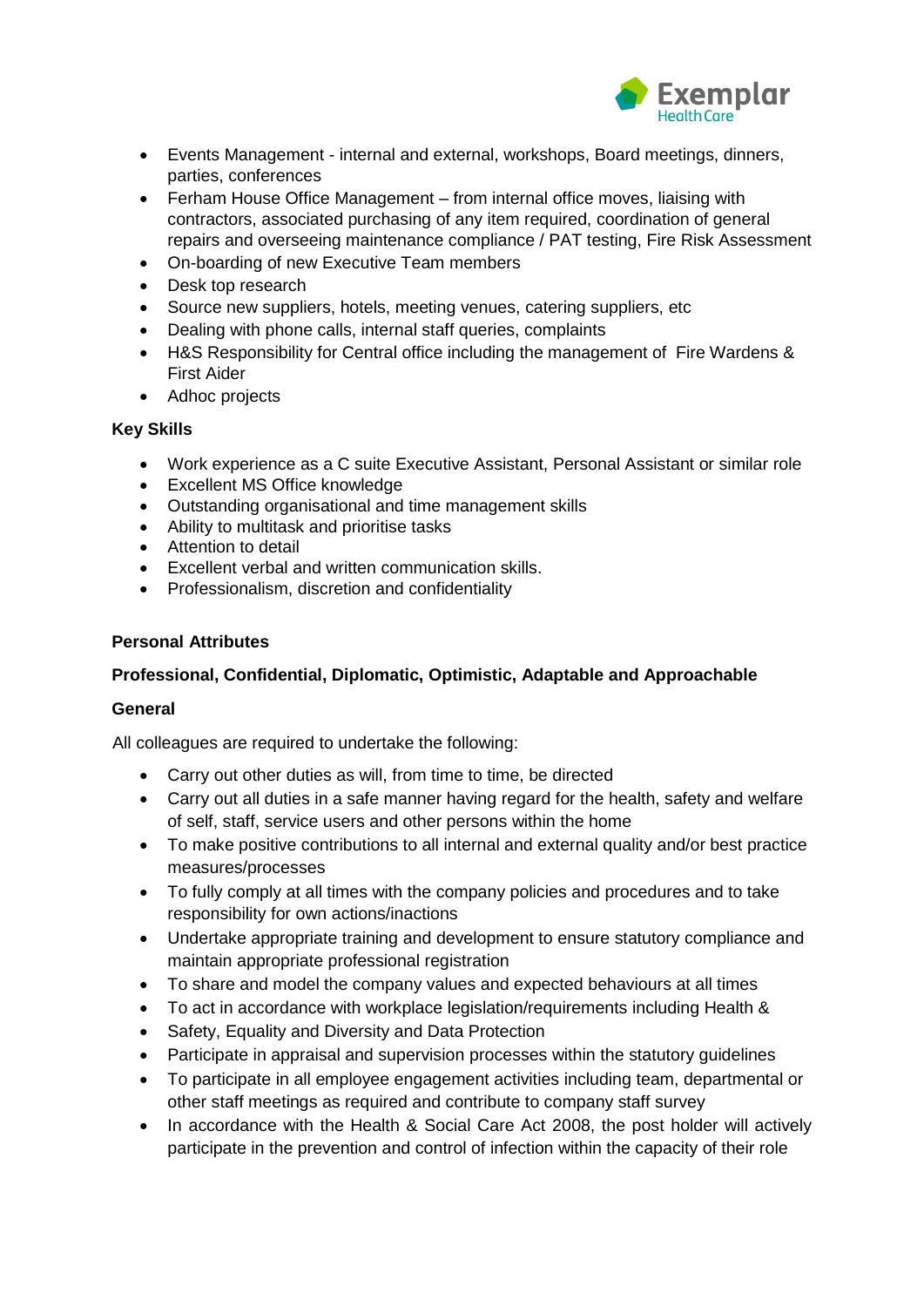

A job description does not constitute a 'term and condition of employment'. It is provided only as a guide to assist employees in the performance of their role; therefore, changes to employee's duties may be necessary on occasion. This job description is intended to be flexible, does not provide an infinite list of tasks, and therefore may be varied from time to time.

I confirm I have read and understand this Job Description

Name of Post holder:

Signature:

Date: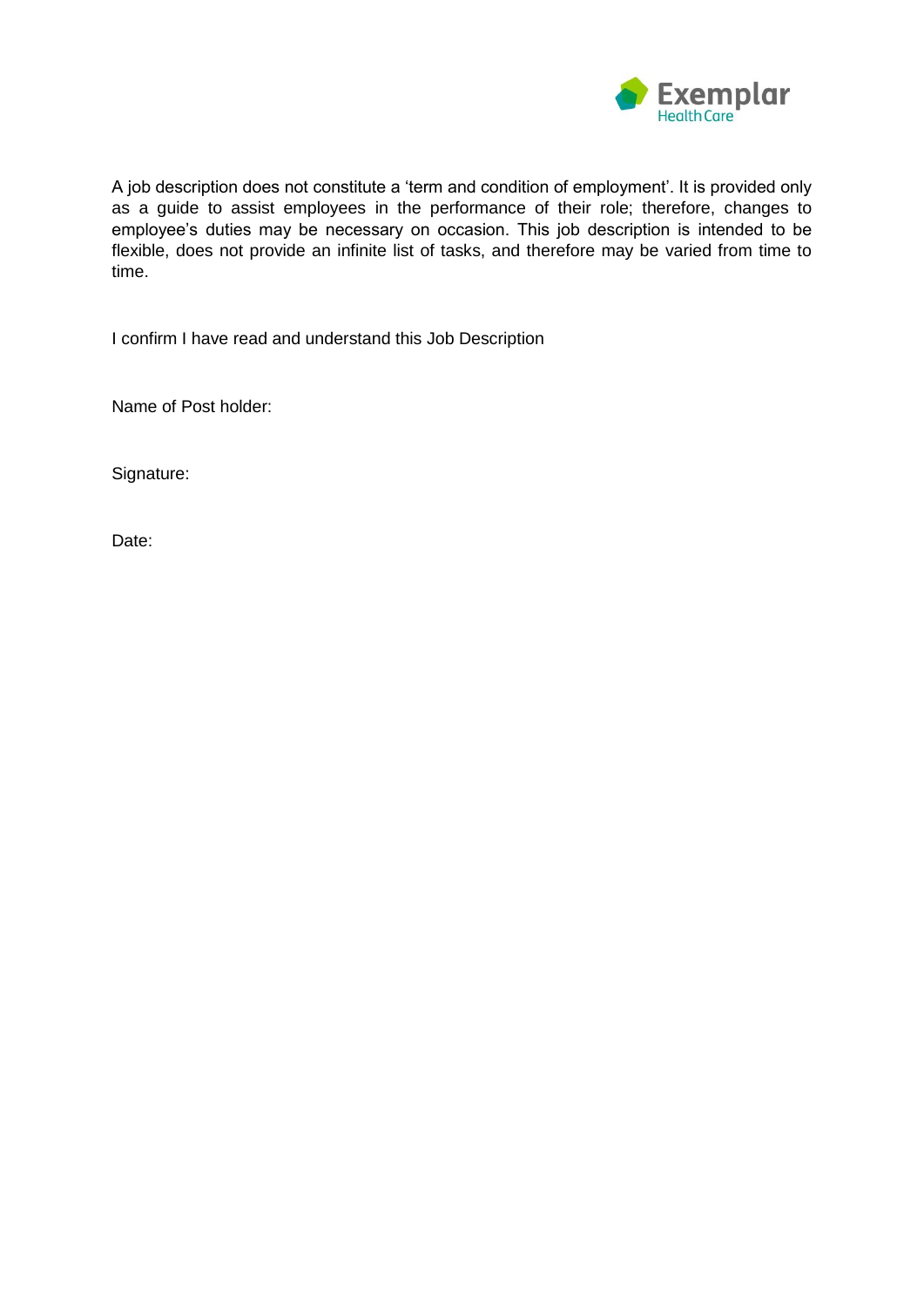

# **Person Specification**

Key – Application Form (AI); Interview (I); Assessment (AS); Presentation

| <b>Requirement</b>                                                               | <b>Essential or Desirable</b> | <b>How tested</b> |
|----------------------------------------------------------------------------------|-------------------------------|-------------------|
| <b>Education/Qualifications</b>                                                  |                               |                   |
| Higher Certificate in                                                            | <b>Essential</b>              | AF/I              |
| <b>Administration or Business</b>                                                |                               |                   |
| <b>Studies</b>                                                                   |                               |                   |
| <b>Private Secretarial Diploma</b>                                               | Desirable                     |                   |
| Certification or thorough<br>knowledge MS Office<br>applications                 | Essential                     | AF/I              |
| Certification or knowledge in<br><b>Project Management</b>                       | Desirable                     | AF/I              |
| Professional Membership in<br><b>Business or Administration</b>                  | Desirable                     | AF/I              |
|                                                                                  |                               |                   |
| <b>Experience</b>                                                                |                               |                   |
| Proven experience of<br><b>Executive Assistant role</b>                          | Essential                     | AF/I              |
|                                                                                  |                               |                   |
| Proven experience of<br>working at Board or<br><b>Executive level</b>            | Essential                     | AF/I              |
| Experience in developing<br>processes to improve<br>efficiency and effectiveness | <b>Essential</b>              | AF/I              |
| Experience of managing a<br>Team                                                 | Essential                     | AF/I              |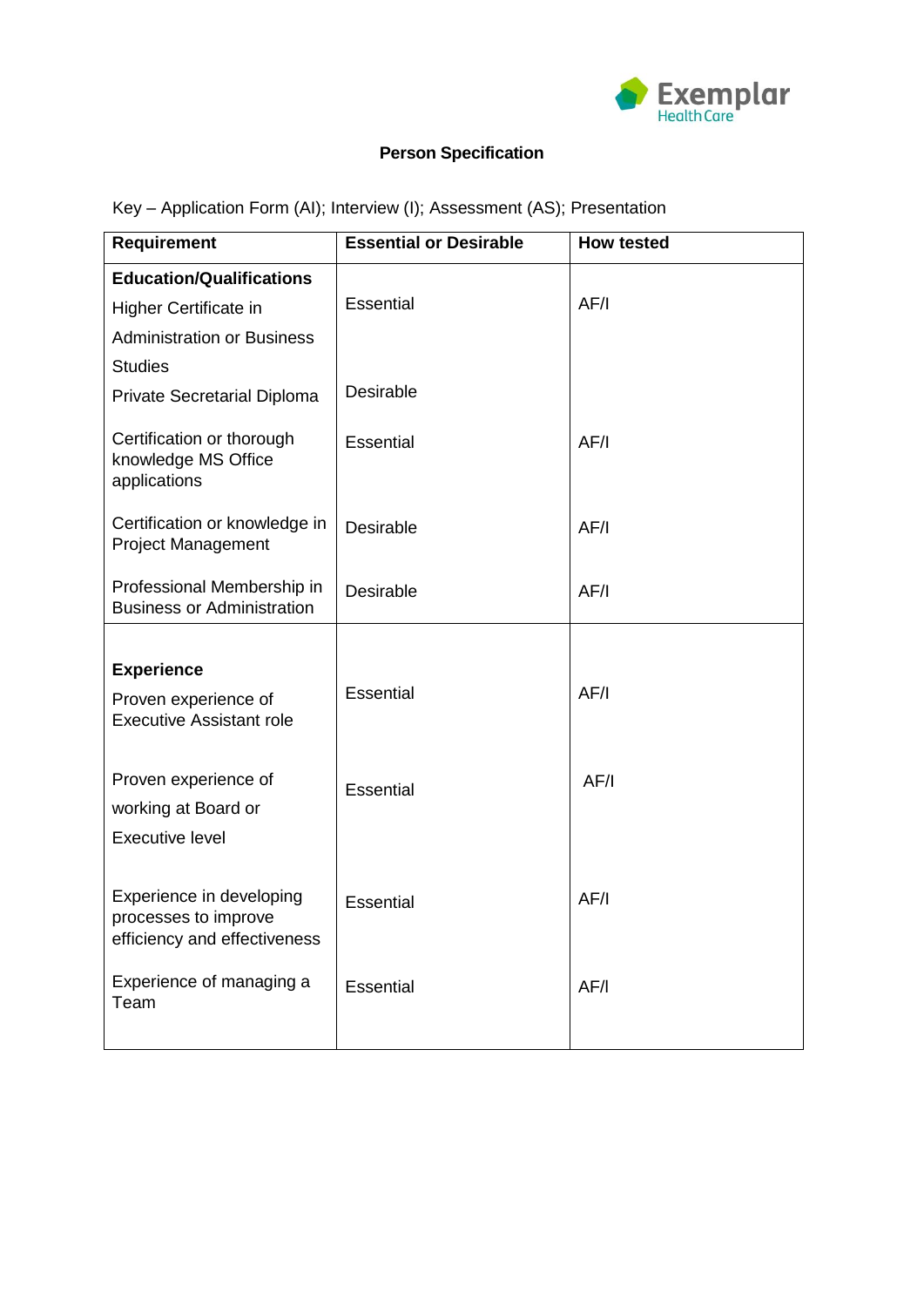

| <b>Skills and Aptitude</b><br>Excellent influencing, | Essential | AF/I/P |
|------------------------------------------------------|-----------|--------|
| networking, communicating                            |           |        |
| and negotiating skills.                              |           |        |
|                                                      |           |        |
| Being able to work on own<br>Initiative.             | Essential | AF/I   |
|                                                      |           |        |
| Giving and receiving                                 | Essential | AF/I/P |
| feedback.                                            |           |        |
| Understanding how to                                 | Essential | AF/I   |
| manage change.                                       |           |        |
| Working independently to                             |           |        |
| deliver multiple projects                            | Essential | AF/I   |
|                                                      |           |        |
| Comprehensive knowledge<br>of Microsoft applications | Essential | AF/I/P |
|                                                      |           |        |
|                                                      |           |        |
|                                                      |           |        |
|                                                      |           |        |
|                                                      |           |        |
|                                                      |           |        |
|                                                      |           |        |
|                                                      |           |        |
|                                                      |           |        |